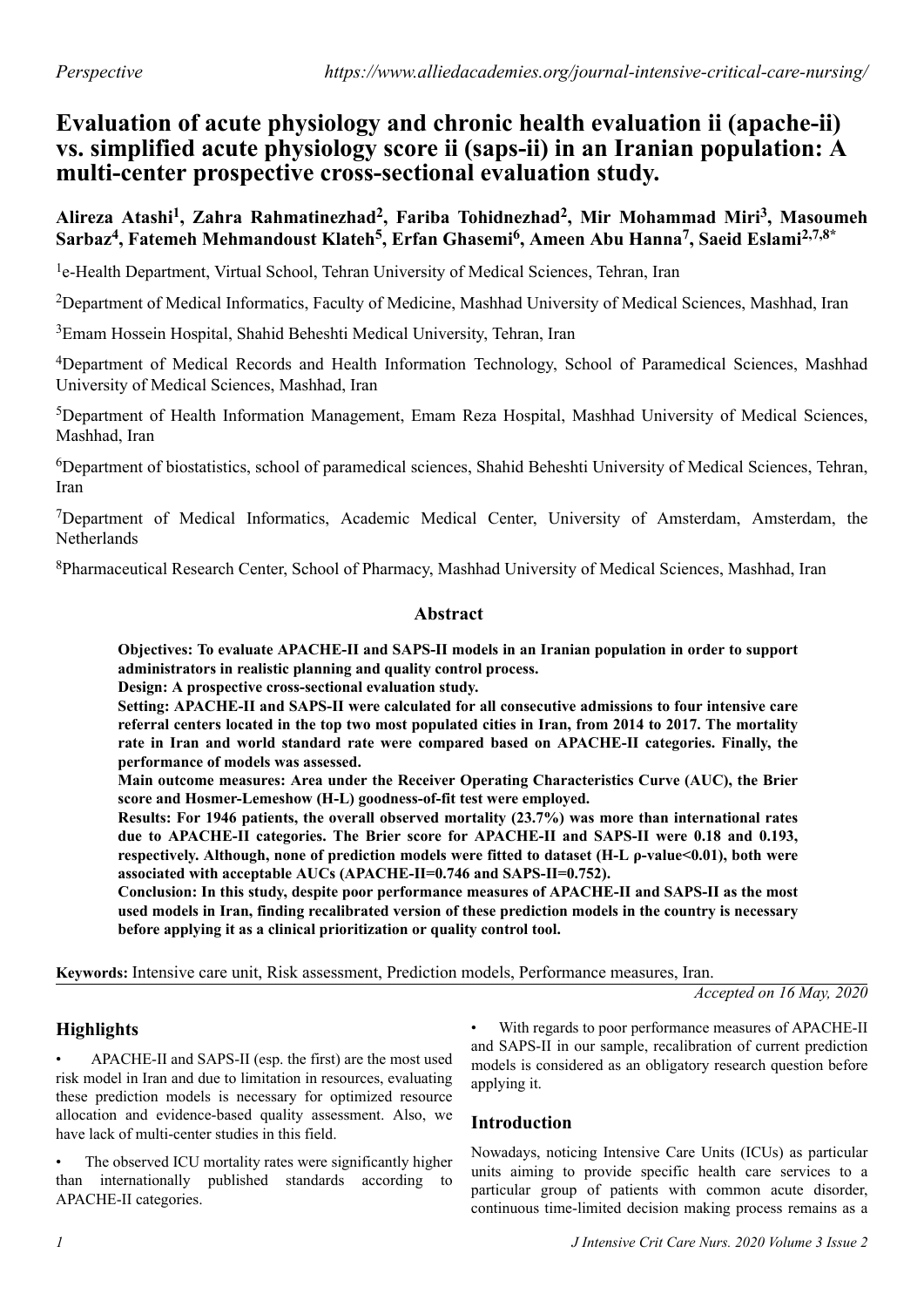*Citation: Atashi A, Rahmatinezhad Z, Tohidnezhad F, et al. Evaluation of acute physiology and chronic health evaluation ii (apache-ii) vs. simplified acute physiology score ii (saps-ii) in an Iranian population: A multi-center prospective cross-sectional evaluation study. J Intensive Crit Care Nurs. 2020;3(2):1-7.*

significant challenging issue in this field. Regarding vulnerability and rapid fluctuations of vital organs esp. circulation, urinary and respiratory systems, clinical decision making should be supported by accurate prioritization [1]. It should be also noted that ICUs contribute to a growing proportion of health care expenditures which in turns include internal and external mechanical equipment.

In fact, accurate outcome prediction using available clinical related factors will support researchers and administrators in realistic planning, workload determination, optimized resource allocation, and evidence-based quality control process [2].Once the lack of continuous surveillance may result in organ malformation, higher length of hospital stay, increased payments or death, ICU admission is eligible [3]. However, an observational study in 2005 reported that 22% of ICU beds are occupied by patients who are just in need for continuous vital sign monitoring or advanced nursing services. A recent study confirmed that the clinical exigency of 35% (N=17440) of ICU admissions is lower than 10%.

Furthermore, available guidelines on ICU admission and discharge are not detailed enough to sift through the patients, aiming to optimize intensive care capacity or to estimate the number of ICU beds required for a specific center [4-7]. Employing prognostic scoring systems may help to provide a clinical appraisal of physiological instability and to make an estimation of patient specific probability of death [8]. Note that international reports reveal that ICU mortality rate may vary from 6.4% to 40% throughout the world [9].Utilizing scoring systems may help to provide a clinical standard for severity prioritization by the means of routine blood works.

Various contributing factors such as age, duration of acute disorder, special medical consideration (e.g. malignancy, immunosuppression or the need for kidney transplant) and emergency ICU admission increase the mortality rate in ICU. The first acute scoring system was introduced in 1980 which comprises two scores: first, a severity score where a higher value refers to more clinical deterioration and second, probability of death which in turn may be useful for benchmarking purposes among different institutions [10].

Acute Physiology and Chronic Health Evaluation II (APACHE-II) was developed in 1985 as a modified version of APACHE mainly to assess twelve physiological characteristics

concentrating on organs function quantification [11,12]. Simplicity of use and incorporation of routine laboratory variables have put it in a greater chance of acceptance in the intensive care setting.

The most deviated symptoms and laboratory results from normal definitions during the first 24-hour period postadmission will be included for further score calculation. This scoring system incorporates 14 variables, each of which is scored from 0 to 4 and results in an ordinal total score ranging from 0 to 71 in which higher score reflects more severity of acute disorder [13]. APACHE-II was first developed to predict an individual's mortality risk in ICU, however numerous studies evaluated this score as a patient triaging tool [14]. This may highlight the fact that APACHE-II score may be utilized as a quality control instrument [8, 15].

Similar existing scoring systems such as Simplified Acute Physiology Score II (SAPS-II) have been rarely evaluated within various countries around the world, but a few studies have confirmed the acceptable predictive power of SAPS-II in Europe and North America [16].Regarding the limited number of patients in previous studies around the country, a multicenter prospective study was conducted in the top two most populated cities in Iran to evaluate the predictive power and to provide performance-related statistics for APACHE-II and SAPS-II scoring systems.

## **Methods**

This prospective cross-sectional study was conducted to collect a pre-specified set of variables in four referral centers in the top two most populated cities in Iran; Tehran, capital of Iran (ShohadayeTajrish and Emam Hussein hospitals) and Mashhad, northeast Iran (Emam Reza and Ghaem hospitals), from August 2014 to August 2017. More information about the participated hospitals and the distribution of the patients are presented in Table 1.

Patients who were admitted due to traumatic surgeries, burnt patients, patients underwent cardiac surgery or psychological disorders were excluded with regards to the nature of diagnoses [9]. In addition, any use of psychotropic agents in medication profile or symptoms of dysarthria or paramnesia due to a type of brain disorder were excluded in similarity with other studies in the field [9,13].

| Hospital participated in the study | City    | <b>ICU</b> bed number | Number of admissions | <b>ICU type</b>   |
|------------------------------------|---------|-----------------------|----------------------|-------------------|
| ShohadayeTajrish H                 | Tehran  | 26                    | 365 (18.8%)          | General/ Surgical |
| Emam Hussein H                     | Tehran  | 44                    | 981 (50.4%)          | General/ Surgical |
| Emam Reza H                        | Mashhad | 16                    | 300 (15.4%)          | General/ Surgical |
| Ghaem H                            | Mashhad | 16                    | 300 (15.4%)          | General/ Surgical |
| Total                              |         | 102                   | 1946 (100%)          |                   |

*Table 1. Information about the participated hospitals and the distribution of the patients*.

A total of fourteen variables in APACHE-II in addition with remaining variables requested by SAPS-II were designed as a structured form to be filled out for consecutive 1946 adult (<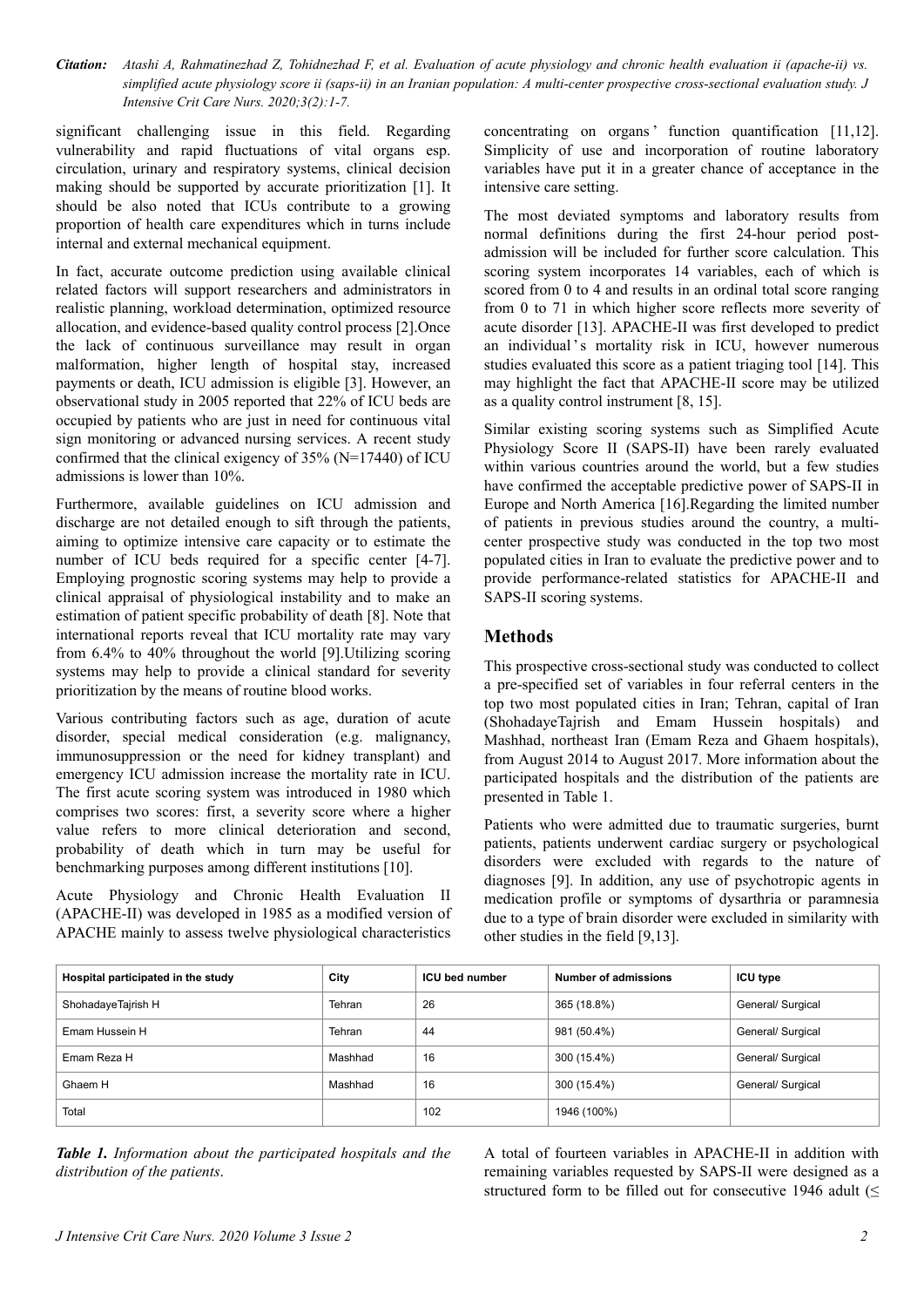16 yrs.) patients. The highest APACHE-II score for each particular patient during the first 24-hour period postadmission was considered as the final score. Regarding predetermined personnel cooperation framework, minimal missing values were included in these studies (less than 0.2%) which were excluded.

Using online valid calculators APACHE-II and SAPS-II scores were calculated for each particular patient by two of authors. In analysis process, to meet ethical principles, all names, identity codes were eliminated in the dataset.The Brier score (for overall performance assessment), Area under the Receiver Operating Characteristic Curve (AUC) (Discrimination: the ability of the model to distinguish between survivors and nonsurvivors) and Hosmer-Lemeshow (H-L) goodness-of-fit test (calibration: the degree of agreement between predicted mortality determined by the model and actual mortality) were considered as performance indicators for both models. Analyses were performed using medcalc-13.3.3.0 and R-3.3.1 (Resource Selection package) [17-19].

#### **Results**

A total of 1094 (56.2%) males and 852 (43.8%) females were included in this study (Table 2), 928 patients (47.7%) were post-surgical, N=230 (8.8%) of patients were diabetic and N=829 (42.6%) were supported by mechanical ventilation. The overall mortality rate was 23.7% (N=461) and the mean APACHE-II score for all patients was  $10.8$  ( $\pm$ 6.128). About 67.4% (N=1311) of patients were associated with APACHE-II lower than 15.

| Variable         | N(% )        | <b>APACHE-II</b> |            | <b>SAPS-II</b>         |                    |
|------------------|--------------|------------------|------------|------------------------|--------------------|
|                  |              | Mean $±$ SD      | ρ<br>value | Mean<br>$\pm$<br>SD    | p value            |
| Gender           |              |                  |            |                        |                    |
| Male             | 1094 (56.2%) | $12.8 \pm 6.13$  | 0.288<br>a | 20<br>$\pm$<br>11.44   | 0.893a             |
| Female           | 852 (43.8%)  | $12.5 \pm 6.12$  |            | 20.1<br>$\pm$<br>11.44 |                    |
| <b>Age Group</b> |              |                  |            |                        |                    |
| 16-25            | 291 (15%)    | $10.6 \pm 6.16$  | 0.000<br>b | 12.5<br>$\pm$<br>9.28  | 0.000 <sub>b</sub> |
| 26-50            | 542 (27.8%)  | $10 \pm 5.77$    |            | 13.9<br>$\pm$<br>9.74  |                    |

| Atashi/Rahmatinezhad/Tohidnezhad/ et al. |
|------------------------------------------|
|                                          |

| 51-75                              | 734 (37.7%)  | $13.6 \pm 5.52$ |            | $22.6 \pm 9.6$         |         |
|------------------------------------|--------------|-----------------|------------|------------------------|---------|
| 76-100                             | 379 (19.5%)  | $16.4 \pm 5.3$  |            | 29.7<br>$\pm$<br>9.41  |         |
| <b>Addiction</b>                   |              |                 |            |                        |         |
| Yes                                | 1738 (89.4%) | $12.4 \pm 4.85$ | 0.445<br>a | 18.2<br>Ŧ<br>10.23     | 0.009a  |
| No                                 | 208 (10.6%)  | $12.7 \pm 6.27$ |            | 20.2<br>Ŧ<br>11.56     |         |
| <b>Diabetes</b><br><b>Mellitus</b> |              |                 |            |                        |         |
| Yes                                | 230 (8.8%)   | $13.9 \pm 5.23$ | 0.000<br>a | 24.5<br>Ŧ<br>10.01     | 0.000 a |
| No                                 | 1716 (91.2%) | $15.5 \pm 6.23$ |            | 19.3<br>$\pm$<br>11.48 |         |
| Post-Surgery                       |              |                 |            |                        |         |
| Yes                                | 928 (47.7%)  | $12.5 \pm 5.91$ | 0.248<br>a | 19.1<br>Ŧ<br>10.8      | 0.002a  |
| No                                 | 1018 (52.3%) | $12.9 \pm 6.3$  |            | 20.8<br>Ŧ<br>11.92     |         |
| Ventilation<br><b>Support</b>      |              |                 |            |                        |         |
| Yes                                | 829 (42.6%)  | $15.6 \pm 5.56$ | 0.000<br>a | 24.8<br>Ŧ<br>10.86     | 0.000a  |
| <b>No</b>                          | 1117 (57.3%) | $10.2 \pm 5.62$ |            | 16.2<br>Ŧ<br>10.8      |         |
| <b>Outcome</b>                     |              |                 |            |                        |         |
| Alive                              | 1485 (76.3%) | $11.4 \pm 5.65$ | 0.000<br>a | 17.5<br>$\pm$<br>10.31 | 0.000a  |
| Dead                               | 461 (23.7%)  | $16.7 \pm 5.85$ |            | 27.8<br>$\pm$<br>11.28 |         |

*Table 2. APACHE-II and SAPS-II scores by patients characteristics*.

a Analysis by independent T test.

b Analysis by one-way analysis of variance.

Mean APACHE-II score for living and dead outcomes were 11.4 and 16.7, respectively ( $\rho$  value < 0.01).

| <b>APACHE-II score</b>                                                                                           | <b>Total</b> | <b>Observed Mortality</b> | International Standard (%) | p value a |
|------------------------------------------------------------------------------------------------------------------|--------------|---------------------------|----------------------------|-----------|
|                                                                                                                  | N(% )        | N(% )                     |                            |           |
| $APACHE-II \leq 15$                                                                                              | 1311 (67.4%) | 69 (15%)                  | 10%                        | p<0.01 b  |
| 16 <apache-ii<19< td=""><td>361 (18.6%)</td><td>161 (34.9%)</td><td>15%</td><td>p&lt;0.01 b</td></apache-ii<19<> | 361 (18.6%)  | 161 (34.9%)               | 15%                        | p<0.01 b  |
| 20 <apache-ii<30< td=""><td>274 (14.0%)</td><td>231 (51.1%)</td><td>35%</td><td>p&lt;0.01 b</td></apache-ii<30<> | 274 (14.0%)  | 231 (51.1%)               | 35%                        | p<0.01 b  |

*Table 3. Comparison of Observed Mortality Rates in ICUs with International Standards regarding APACHE-II Score*.

a Comparison was performed using chi square test.

b Observed mortality rate more than international standards.

As expected, mortality rate and APACHE-II score were increased similarly. Also, total population was associated with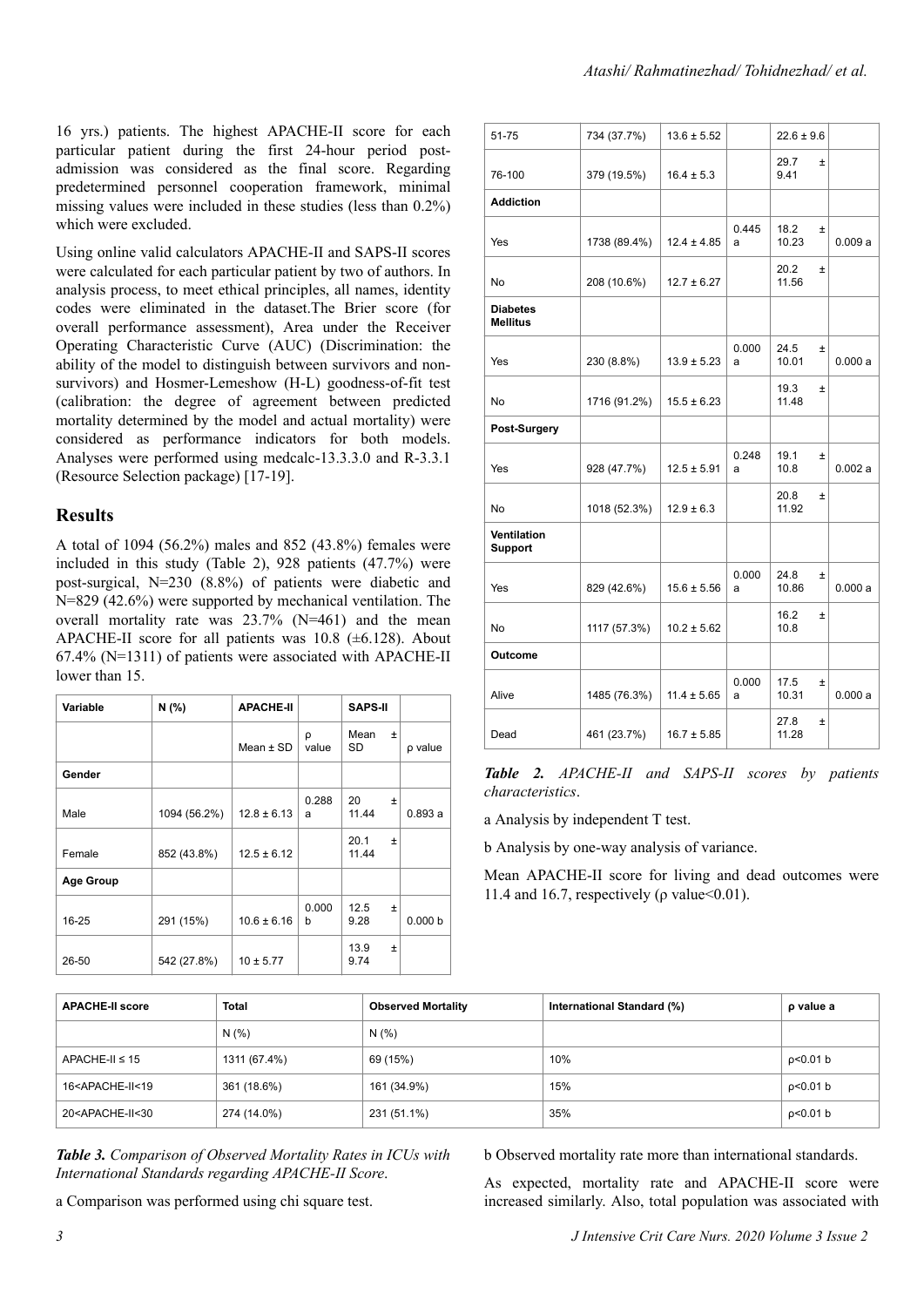*Citation: Atashi A, Rahmatinezhad Z, Tohidnezhad F, et al. Evaluation of acute physiology and chronic health evaluation ii (apache-ii) vs. simplified acute physiology score ii (saps-ii) in an Iranian population: A multi-center prospective cross-sectional evaluation study. J Intensive Crit Care Nurs. 2020;3(2):1-7.*

 $20 \ (\pm 11.41)$  SAPS-II score. Further details about mortality rates in compared with international standards are reported in Table 3.

As shown in Table 4, while APACHE-II was associated with better overall performance (Brier score=0.17), SAPS-II performed a more acceptable discrimination of alive and dead cases (AUC=0.751). This is while, both scoring systems revealed unsuccessful calibration (H-L ρ value<0.01). AUCs of APACHE-II and SAPS-II are presented in Figure 1.

| Scoring<br>System | <b>Overall Performance</b> | <b>Discrimination</b> |           |                   |              | Calibration |                                |
|-------------------|----------------------------|-----------------------|-----------|-------------------|--------------|-------------|--------------------------------|
|                   | <b>Brier Score</b>         | <b>AUC</b>            | <b>SE</b> | 95% CI            | Difference a | p value a   | H-L Test                       |
|                   | $(min-max)$ (STD)          |                       |           |                   |              |             |                                |
| <b>APACHE-II</b>  | $0.17(0-0.94)(0.25)$       | 0.746                 | 0.0133    | $(0.726 - 0.766)$ | 0.0061       | 0.4694      | Chi2(8)<br>$=99.518$<br>p<0.01 |
| <b>SAPS-II</b>    | $0.196(0-0.999)(0.35)$     | 0.752                 | 0.0132    | $(0.730 - 0.770)$ |              |             | Chi2(8)<br>$=1611.9$<br>p<0.01 |

*Table 4. Performance measures calculated for APACHE-II and SAPS-II scoring systems*.

a Difference between AUCs.

AUC: Area Under the ROC Curve; SE: Standard Error; CI: Confidence Interval; H-L: Hosmer-Lemeshow.



*Figure 1. Area under the ROC curve for APACHE-II and SAPS-II*.

#### **Discussion**

#### **Main findings**

Collecting patient's data from four tertiary care referral centers regarding the similar population distribution may increase the generalizability of results to a large subset of Iranian population.

While both of APACHE-II and SAPS-II scoring systems performed relatively admissible classifications of alive and dead cases  $(AUC=0.746, AUC=0.752, \rho value=0.4694),$ predicted probabilities estimated by APACHE-II were closer to observed events (Brier score=0.17) while, The H-L goodnessof-fit test revealed poor calibrations for both models (ρ value $\leq 0.01$ ).

We also concluded that the observed ICU mortality rates were significantly higher than internationally published standards according to APACHE-II categories. This result is worth noting for Iranian ICU future policy making.

#### **Comparison to similar studies**

Correct outcome prediction in 75% of cases is similar to accuracy measures reported by Gupta et al. [12]. Gupta et al. assessed the prediction power of APACHE-II score among an Indian population with respiratory disorders.

The mean  $\pm$  SD APACHE-II score for alive and dead cases were  $11.34 \pm 6.75$  (N=287) and  $23.09 \pm 10$  (N=43), respectively ( $\rho$  value < 0.01). A subcategory of patients involved with Chronic Obstructive Pulmonary Disease (COPD) (N=81, mortality=14%) were associated with  $17.83 \pm$ 5.48 APACHE-II score [12].

In an observational study in RasoulAkram hospital, Tehran, Iran, observed mortality rate for low-risk patients (APACHE-II  $\leq$  15) was comparable to international standards. However, mortality rate for the rest of patients (APACHE-II>15) was significantly higher than reported standards (esp. 20  $\leq$ APACHE-II  $\leq$  30, mortality=39%) which may be due to variability of provided treatments in the center.

This may highlight the fact that APACHE-II score may be utilized as a quality control instrument [8,15]. Safavi et al. proved that APACHE-II was the most accurate prediction tool (with sensitivity=90%, specificity=32%, and accuracy=81%) in compare with Infection Probability Control (IPC) and APACHE-III to estimate the overall ICU mortality rate [14].

Only 7% difference in mortality rate for APACHE-II scores lower than 15 confirms the results provided by safavi et al. in 2007 [14]. Descriptive measures published in some similar national and international validation studies have been tabulated in Table 4.

A brief comparison of AUCs may indicate the fact that discriminative ability of APACHE-II in Iran is relatively lower than those published in similar studies around the world. The aforementioned issue may be addressed by model recalibration approach which may provide us more accurate outcome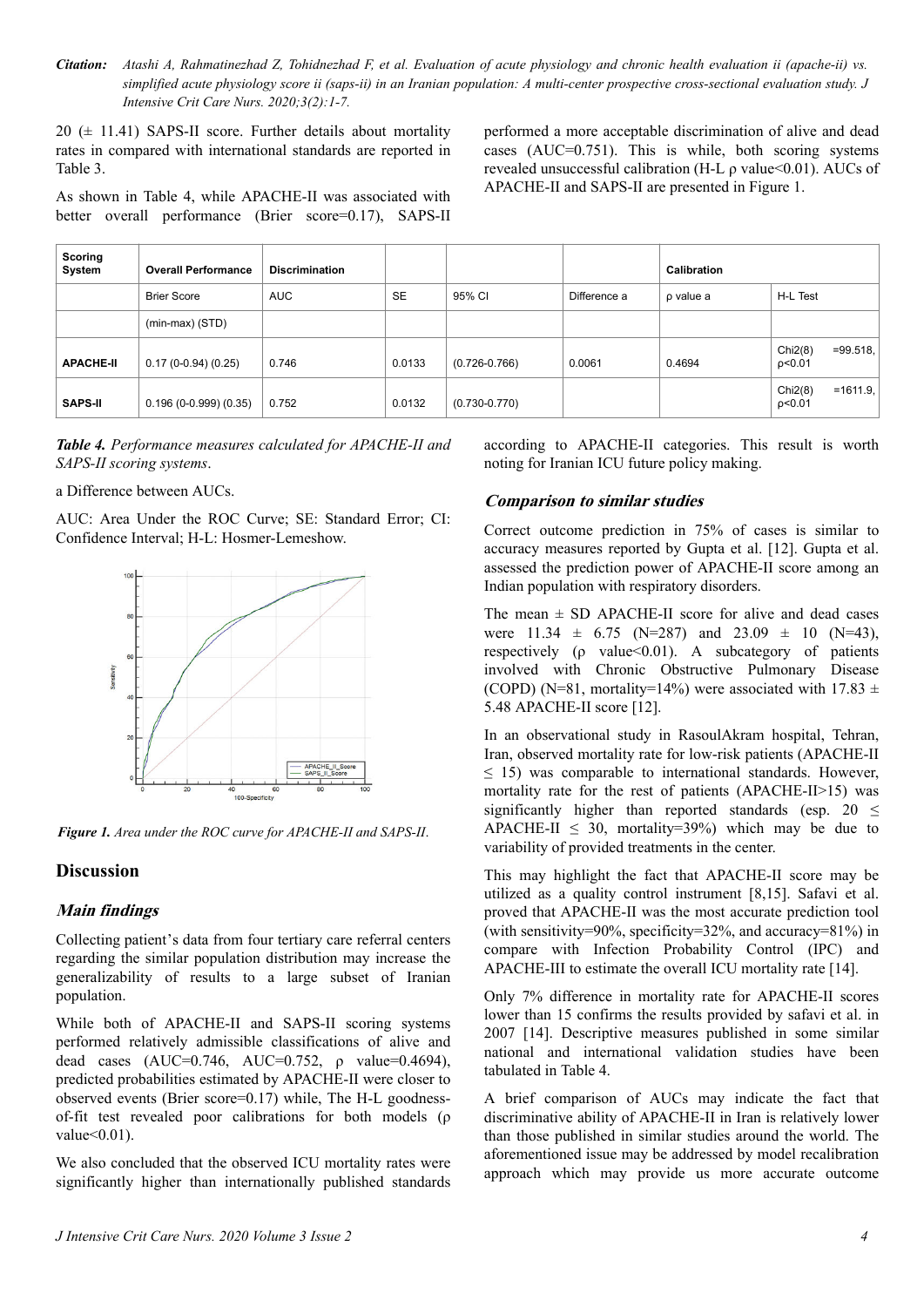predictions in research, practice and policy making (esp. benchmarking) areas.

With regards to diversity of included patients requiring intensive care services, similar validation studies in Thailand, Germany, southern Korea, and Saudi Arabia acknowledged that prediction power of SAPS-II is comparable to APACHE-II. However, APACHE-II represented more acceptable discriminative ability in some critical care settings (Table 5) [11, 20-31].

| <b>Study</b>           | <b>Publication Year</b> | <b>Number of Patients</b> | Gender (%)               |                          | Age    | <b>APACHE-II</b>         | <b>Major Diagnosis</b> | AUC (%) |
|------------------------|-------------------------|---------------------------|--------------------------|--------------------------|--------|--------------------------|------------------------|---------|
|                        |                         | N                         | Female                   | Male                     | (Mean) | $(Mean \pm SD)$          |                        |         |
| Amini et al. [20]      | 2008                    | 56                        | 12.5                     | 87.5                     | 24.4   | $44.7 \pm 5.13$          | Concussion             | 81      |
| Khwannimit et al. [21] | 2007                    | 1316                      | 42.7                     | 57.3                     | 55.6   |                          | Case-mix               | 91      |
| Safavi et al. [14]     | 2007                    | 360                       | 42                       | 58                       | 39.4   | $15.5 \pm 4.1$           | Respiratory failure    | 74      |
| Gupta et al. [12]      | 2004                    | 393                       | 30.6                     | 69.4                     | 43.32  | $12.87 \pm 8.25$         | Respiratory failure    | 63      |
| Ho et al. [22]         | 2007                    | 1311                      | 38                       | 62                       | 53.9   | 17±7.7                   | Respiratory failure    | 85      |
| Khwannimit et al. [23] | 2009                    | 2022                      | 40                       | 60                       | 62     | $10.1 \pm 10.9$          | Case-mix               | 90.6    |
| Sakr et al. [24]       | 2008                    | 1851                      | 37                       | 63                       | 61.6   | 22                       | Post-surgery           | 78      |
| Park et al. [25]       | 2009                    | 705                       | 54.2                     | 45.8                     | 56.12  | $\overline{\phantom{a}}$ | Neurosurgery           | 79      |
| Arabi et al. [26]      | 2002                    | 969                       | 37.46                    | 63.63                    | 40.09  | $18.85 \pm 9.13$         | Case-mix               | 83      |
| Gursel et al. [27]     | 2005                    | 63                        | 46                       | 54                       | 64     | $19 \pm 6$               | Pneumonia              | 81      |
| Markgraf et al. [28]   | 2001                    | 3583                      | $\overline{\phantom{0}}$ | $\overline{\phantom{a}}$ | 62.5   | $\overline{\phantom{a}}$ | Case-mix               | 82      |
| Arabi et al. [29]      | 2003                    | 250                       | 45                       | 55                       | 58.4   |                          | Septic shock           | 78      |
| Chiavone et al. [30]   | 2000                    | 600                       | 39                       | 61                       | 50     | $16.7 \pm 7.3$           | Case-mix               | 380     |
| Yasami et al. [31]     | 2013                    | 150                       | 31.3                     | 68.7                     | 47.56  | 13.54                    | Multiple trauma        | 70      |
| Current study          | 2016                    | 1800                      | 41.5                     | 58.5                     | 53.8   | 10.8                     | Case-mix               | 74.5    |

*Table 5***.** *Similar validation studies on APACHE-II scoring system*.

APACHE-II: Acute Physiology and Chronic Health Evaluation II; AUC: Area Under the ROC Curve; COPD: Chronic Obstructive Pulmonary Disorders.

Significant deviation of mortality rate from international standards among patients who have been screened as high risk cases by APACHE-II (APACHE-II>16) may be the consequence of unacceptable provided treatments which are poorly adapted to international guidelines or published intensive care frameworks.

Integration of different clinical prediction models for benchmarking purposes will support researchers and administrators to step forward in severity prioritization, ICU bed allocation scheme, and evidence-based distribution of intensive care capacities.

#### **Strengths and limitations**

Prospective data collection approach, minimal missing values, recruiting acceptable number of patients for evaluation purposes, and representativeness of our sample due to geographic situation and annual number of ICU admissions in four included hospitals may be noted as strengths for this study.

Regardless of the diagnosis at the time of admission, all patients were included aiming to assess the performance of APACHE-II within patients involving with various organ malfunctions.

Although, a 4-year sampling duration will adjust the effect of time-related confounders and may guarantee the inclusion of probable seasonal disorders, but time and sample-related limitations remains as an inevitable issue.

#### **Future studies**

Further evaluation of recalibrated version of APACHE-II and SAPS-II prediction models on large samples of target population rather than development of various, incomparable, and clinically impractical models in acute prioritization area is suggested by authors.

Also, using data mining techniques may help finding more hidden patterns/ accurate models for risk or length of stay prediction in ICUs.

#### **Conclusion**

With regards to poor performance measures of APACHE-II and SAPS-II in our included sample, recalibration of current prediction models is considered as an obligatory research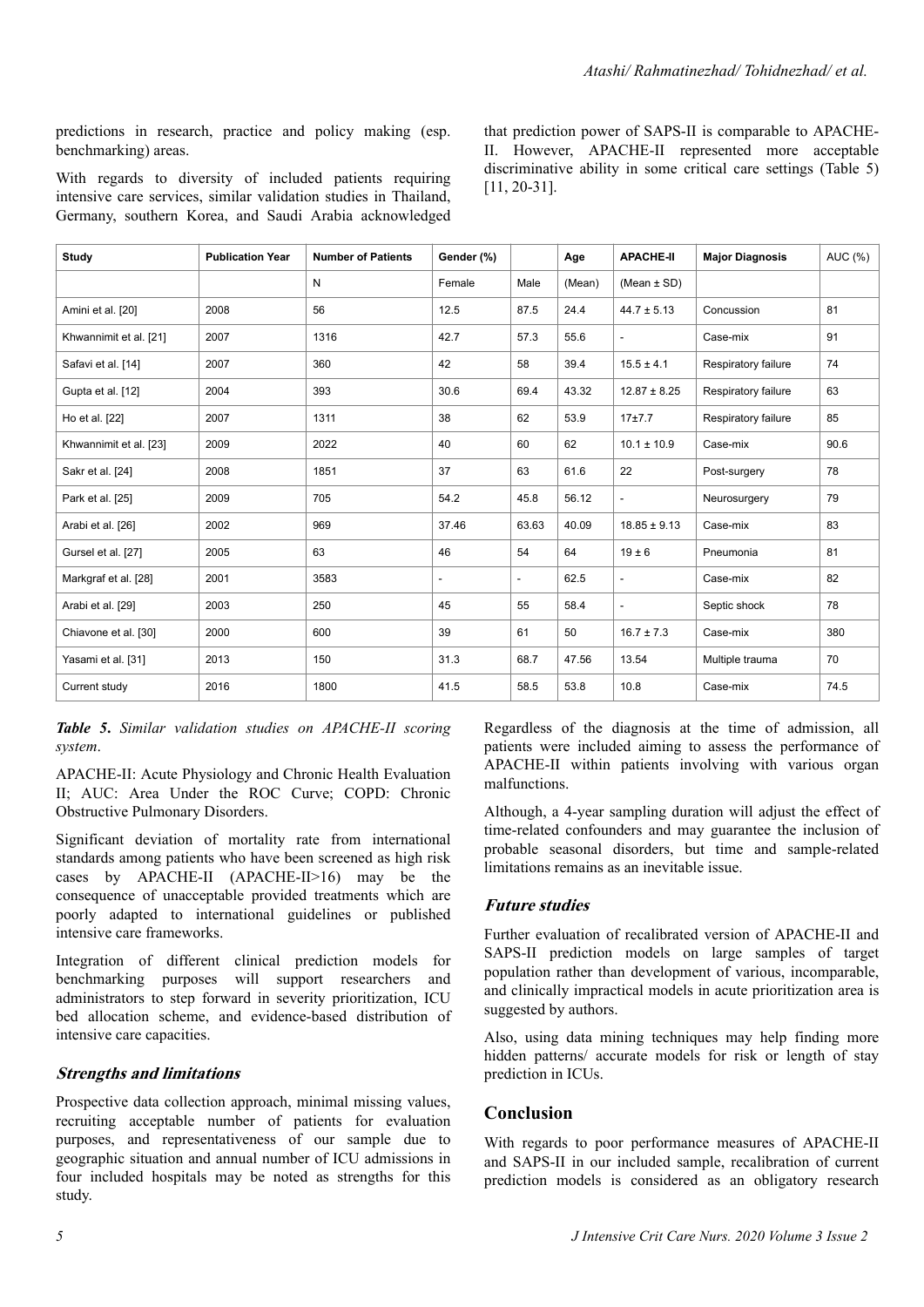*Citation: Atashi A, Rahmatinezhad Z, Tohidnezhad F, et al. Evaluation of acute physiology and chronic health evaluation ii (apache-ii) vs. simplified acute physiology score ii (saps-ii) in an Iranian population: A multi-center prospective cross-sectional evaluation study. J Intensive Crit Care Nurs. 2020;3(2):1-7.*

question before applying it as a clinical prioritization or quality control instrument.

#### **Acknowledgment**

The authors would like to acknowledge all the staff of emergency departments in ShohadayeTajrish, Emam Hussein, Emam Reza, and Ghaem hospitals for their kind amenability during data collection process.

#### **References**

- 1. Nikravanfard M, Sheri H. Nursing fundamentals in ICU,CCU and dialyze. Tehran Nordanesh. 2006;p:355-358.
- 2. Truog RD, Brock DW, Cook DJ, et al. Rationing in the intensive care unit. Crit Care Med. 2006;34(4):958-963.
- 3. Van HoudenhovenM, Nguyen DT, Eijkemans MJ, et al. Optimizing intensive care capacity using individual lengthof-stay prediction models. Crit care. 2007;11(2):R42.
- 4. El-Nabulsi B, Haly M, La-Suleiha L, et al. Appropriateness of admissions to intensive care Unit. JRMS. 2005;12(2): 6-9.
- 5. Nguyen JM, Six P, Parisot R, et al. A universal method for determining intensive care unit bed requirements. Intensive Care Med. 2003;29(5):849-852.
- 6. Kim YJ, Kim MJ, Cho YJ, et al. Who should be admitted to the intensive care unit? The outcome of intensive care unit admission in stage IIIB-IV lung cancer patients. Med Oncol. 2014;31(3):847.
- 7. Garrouste-Orgeas M, Montuclard L, Timsit JF, et al. Triaging patients to the ICU: a pilot study of factors influencing admission decisions and patient outcomes. Intensive Care Med. 2003;29(5):774-781.
- 8. Rahimzadeh P, Taghipor Z, Hasani V. Estimated mortality rates using the APACHE-II scoring system in ICU patients surgery RasoulAkram Hospital in Tehran. IranJ Crit Care Nurs. 2007;11(1):22-28.
- 9. Knaus WA, Wagner DP, Zimmerman JE, et al. Variations in mortality and length of stay in intensive care units. Ann Intern Med. 1993;118(10):753-761.
- 10. Bouch C, Thompson J. Severity scoring systems in the critically ill patients. Oxford University Press. 2008:64-68.
- 11. Arabi Y, Haddad S, Goraj R, et al. Assessment of performance of four mortality prediction systems in a Saudi Arabian intensive care unit. Crit Care. 2002;2:166-174.
- 12. Gupta R, Arora VK. Performance evaluation of APACHE-II score for an Indian patient with respiratory problems. Indian J Med Res. 2004;119(6):273-282.
- 13. Knaus WA, Draper EA, Wagner DP, et al. APACHE-II: a severity of disease classification system. Crit Care Med. 1985;13(10):818-829.
- 14.Safavi M, Honarmand A. Comparison of infection probability score, APACHE-II, and APACHE-III scoring systems in predicting need for ventilator and ventilation duration in critically ill patients. Arch Iran Med. 2007;10(3):354-360.
- 15. Mayr V, Dunser m. Causes of death and determinations of outcome in critically ill patients. Biomed Central. 2007:210-213.
- 16.Prakash P, Krishna K, Bhatia D. Usefulness of SAPS-II Scoring System as an Early Predictor of Outcome in ICU Patients. JIACM. 2006;7(3):202-205.
- 17. Brier GW. Verification of forecasts expressed in terms of probability. Monthly Weather Review. 1950;78:1-3.
- 18. Hilden J. The area under the ROC curve and its competitors. Med Decis Making. 1991;11(2):95-101.
- 19. Cook NR. Statistical evaluation of prognostic versus diagnostic models: beyond the ROC curve. Clin Chem. 2008;54(1):17-23.
- 20. Amini S, Safari Malekabadi M, Roudbari M. Comparison of APACHE-II, Adjusted APACHE-II and TRISS Scores in Predicting Mortality Rate in Head Trauma Patients Admitted to ICU at Khatam-al-Anbia Hospital of Zahedan. ZahedanJ Res Med Sci. 2009;11.
- 21. Khwannimit B, Geater A. A comparison of APACHE-II and SAPS-II scoring systems in predicting hospital mortality in Thai adult intensive care units. J Med Assoc Thai. 2007;90(4):643-652.
- 22. Ho KM, Lee KY, Williams T, et al. Comparison of Acute Physiology and Chronic Health Evaluation (APACHE) II score with organ failure scores to predict hospital mortality. Anaesth. 2007;62(5):466-473.
- 23. Khwannimit B, Bhurayanontachai R. The performance of customised APACHE-II and SAPS-II in predicting mortality of mixed critically ill patients in a Thai medical intensive care unit. Anaesth Intensive Care. 2009;37(5): 784-790.
- 24.Sakr Y, Krauss C, Amaral AC, et al. Comparison of the performance of SAPS-II, SAPS 3, APACHE-II, and their customized prognostic models in a surgical intensive care unit. Br J Anaesth. 2008;101(6):798-803.
- 25.Park SK, Chun HJ, Kim DW, et al. Acute Physiology and Chronic Health Evaluation II and Simplified Acute Physiology Score II in predicting hospital mortality of neurosurgical intensive care unit patients. J Korean Med Sci. 2009;24(3):420-426.
- 26. Arabi Y, Haddad S, Goraj R, et al. Assessment of performance of four mortality prediction systems in a Saudi Arabian intensive care unit. Critcare. 2002;6(2):166-174.
- 27. Gursel G, Demirtas S. Value of APACHE-II, SOFA and CPIS scores in predicting prognosis in patients with ventilator-associated pneumonia. Respirint Rev Thorac Dis. 2006;73(4):503-508.
- 28. Markgraf R, Deutschinoff G, Pientka L, et al. Performance of the score systems Acute Physiology and Chronic Health Evaluation II and III at an interdisciplinary intensive care unit, after customization. Crit Care. 2001;5(1):31-36.
- 29. Arabi Y, Al Shirawi N, Memish Z, et al. Assessment of six mortality prediction models in patients admitted with severe sepsis and septic shock to the intensive care unit: a prospective cohort study. Crit Care. 2003;7(5):116-122.